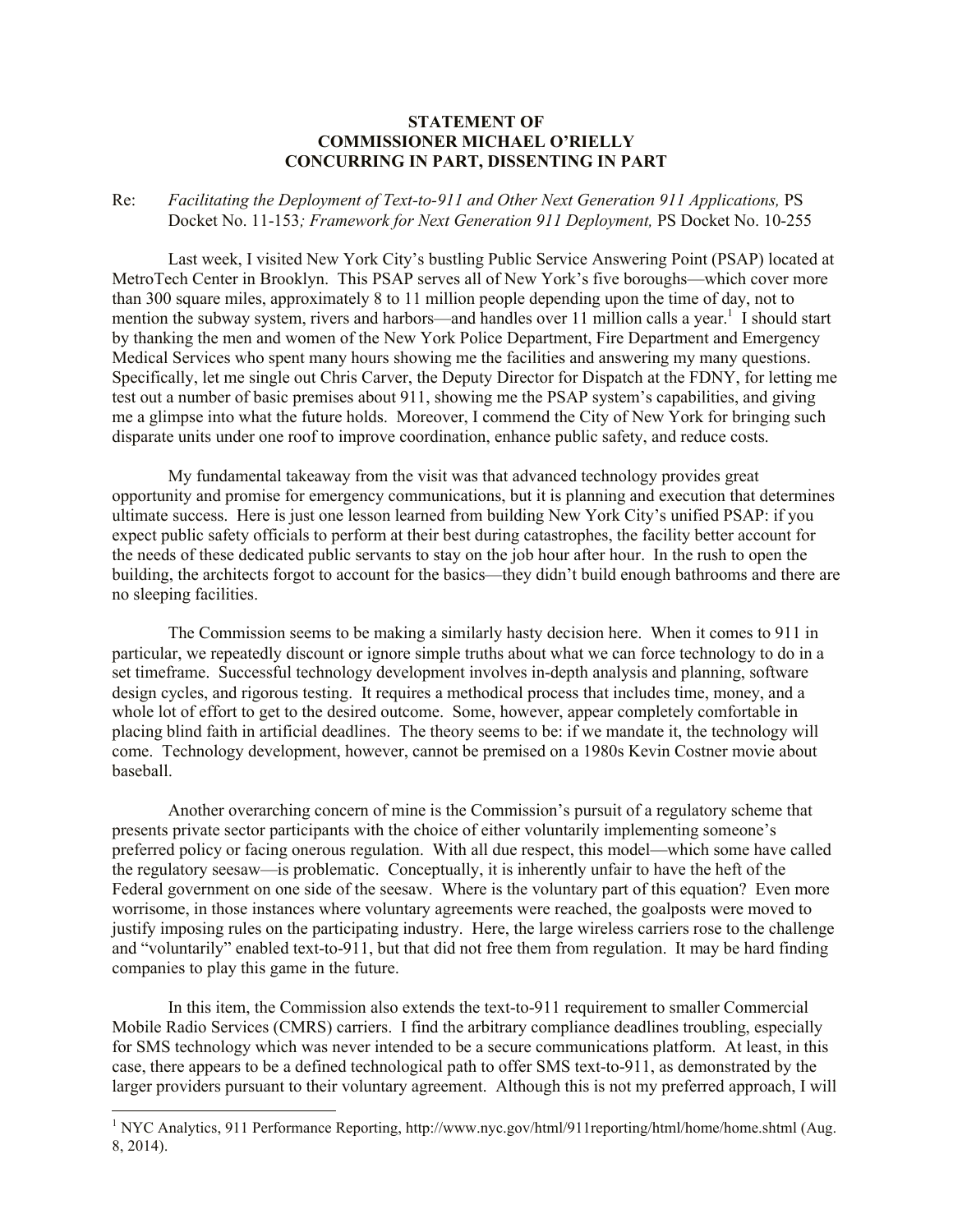concur with the portion of the order pertaining to CMRS providers. I suspect that many smaller carriers may request waivers and hope such relief is appropriately and quickly granted when justified. I appreciate that the majority is willing to look closer at PSAP consolidation issues, which would eventually reduce compliance costs by reducing the millions spent to reach particular connection points.

What I am unable to support are the mandates imposed on interconnected text providers—the Over The Top (OTT) providers. I embrace what technology offers and oppose the efforts to pigeonhole these apps into the CMRS/PSAP paradigm, especially based on dubious legal authority. It has been clear since the notice of proposed rulemaking was issued that technological solutions for interconnected text apps were uncertain. Yes, we were able to draw schematics of how it might work on napkins, but three of the four supposed options do not exist.

When looking into the one available approach, a model tied to requiring access to the CMRS network, I had a series of questions about how the technology and regulations would work. Would CMRS providers have burdens or not? What happens if CMRS providers and interconnected text providers don't agree on terms to access the CMRS network? If an OTT text cannot access the CMRS providers SMS-API path, would the interconnected text provider be immediately noncompliant? Unfortunately, I couldn't get consistent answers in which I could place any confidence as to their accuracy. The prudent approach would have been to hold back on this portion and address it when this technology was tested and when the other models were available. Alas, we seem committed to moving forward on a predetermined timeline. The phase "perfection is the enemy of good enough" has been used recently and it makes me cringe to think our work should be measured as just good enough. Don't we owe the American people more than good enough?

Good enough seems particularly perilous when talking about emergency communications. We do not want Americans relying on a system that does not work. And, we are partly to blame for increasing consumer expectation that text-to-911 is available via all communications platforms. Let me be clear: it is not and will not be for the foreseeable future. The Commission generates headlines by adopting items, such as the one today, but consumers—especially the millennials that are heavy users of OTT texting apps—are not provided the full story. Even if everything goes perfectly, the vast majority of consumers will not have text-to-911 anytime soon. The simple reason is that individual PSAPs have to be ready and capable of receiving such information. Today, less than 1.8 percent of PSAPs (121 of the approximately 6800) can receive text messages. If people just happen to live in the other 98.2 percent of America, they are out of luck. Additionally, text-to-911 is not available if you use non-interconnected text apps. We have not required it, and I don't think we should do so on closed systems. Accordingly, consumers should not have expectations that they can text-to-911 using a closed system that does not permit texts to phone numbers. Perhaps, we should share reality with consumers rather than false promises.

I also must dissent on the further notice. It prematurely proposes to adopt enhanced location and roaming support requirements and seeks comment on expanding text-to-911 to other texting services. Take, for instance, the portion on delivering enhanced location information by text providers in a short timeframe. The item sets out quotes from the Rural Wireless Association and HeyWire in which they all raise problems with any particular timeframe, especially since the technology doesn't exist.<sup>2</sup> Further, NENA states in its comments that a "Commission mandate for enhanced text location capabilities would, at this juncture, be premature."<sup>3</sup> But, the further notice concludes and endorses adoption within a two-

l

<sup>&</sup>lt;sup>2</sup> Rural Wireless Association, PS Docket No. 11-153, Comments on the Second Further Notice, at 3 (Apr. 4, 2014); MediaFiends, Inc. (d/b/a HeyWire), PS Docket No. 11-153, Comments on the Second Further Notice Comments, at 7 (Apr. 4, 2014).

<sup>&</sup>lt;sup>3</sup> National Emergency Number Association, PS Docket No. 11-153, Reply Comments on the Second Further Notice, at 6 (May 5, 2014) (stating that "the focus of the Commission, the industry, and the public safety community should